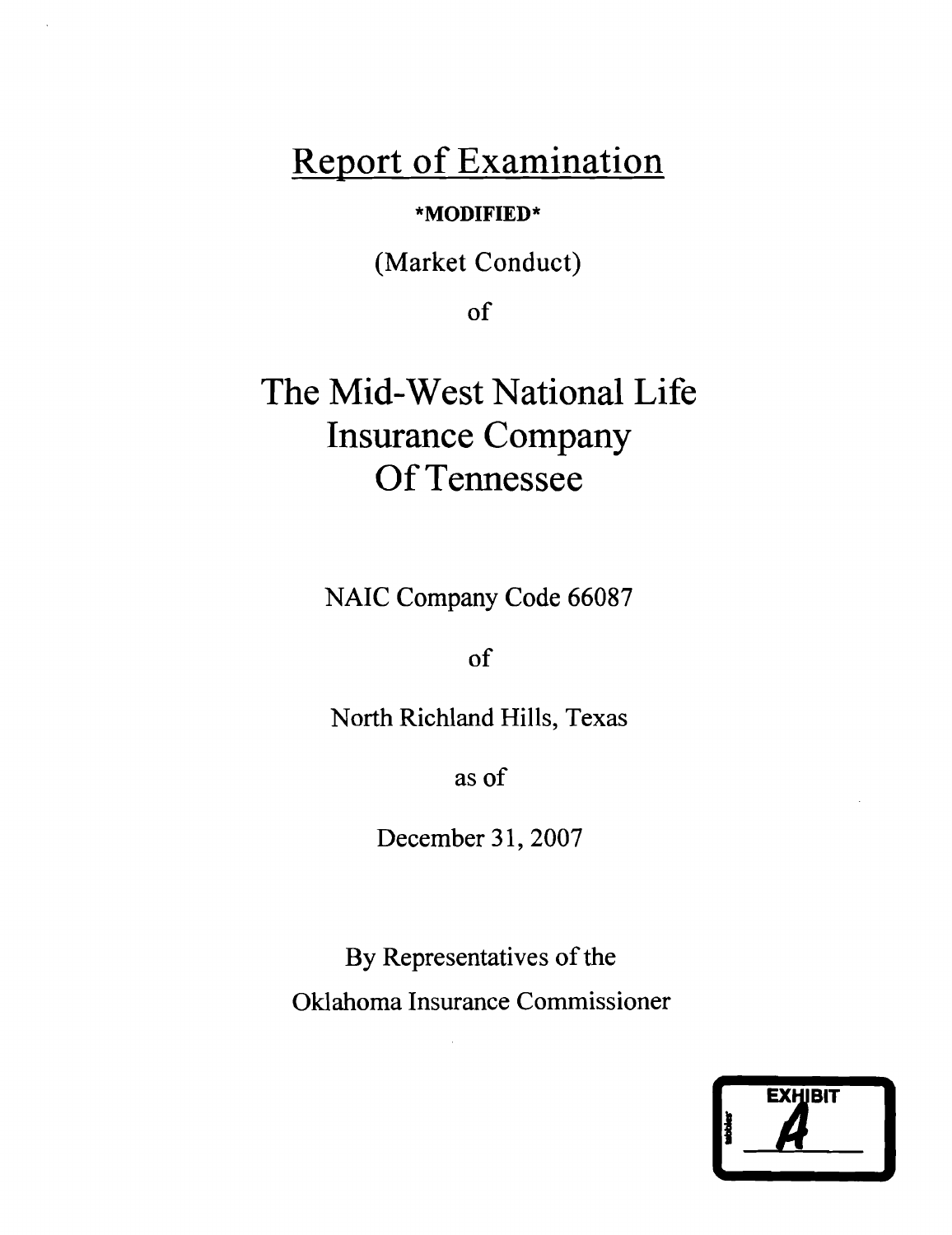### **TABLE OF CONTENTS**

 $\bar{\lambda}$ 

| Mid-West National Life Ins. Co. of Tenn.<br>Oklahoma Insurance Department<br>$\overline{\phantom{a}}$ . The contract of $\overline{\phantom{a}}$<br>Page i<br>Full MC Exam 12/31/07<br><b>NAIC</b> Accredited |
|---------------------------------------------------------------------------------------------------------------------------------------------------------------------------------------------------------------|

 $\sim$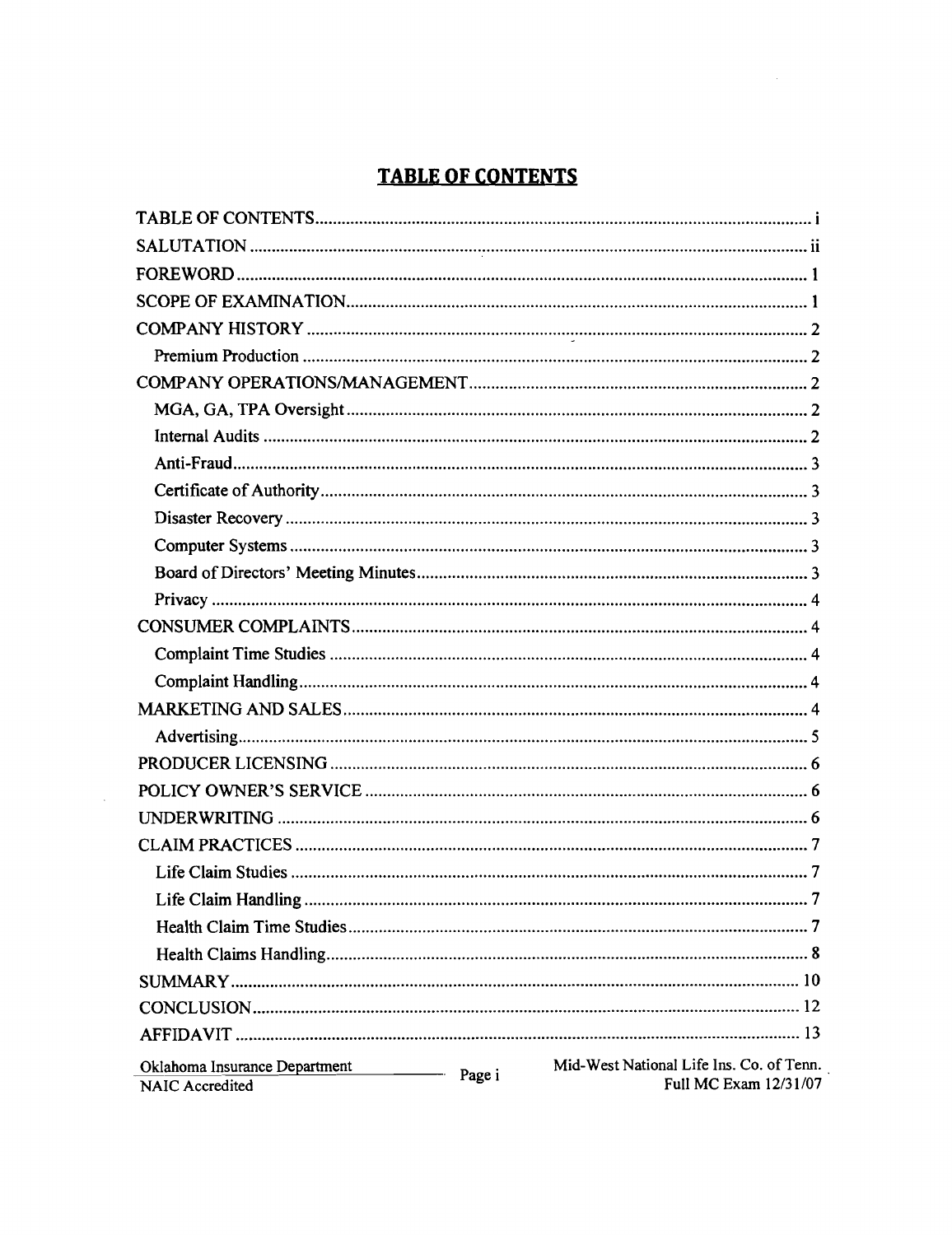### **SALUTATION**

North Richland Hills, Texas March 25, 2009

Honorable Kim Holland Insurance Commissioner State of Oklahoma 2401 NW 23rd Street, Suite 28 Oklahoma City, Oklahoma 73107

Commissioner Holland:

Pursuant to your instructions and in compliance with the provisions of Title 36 of the Oklahoma Statutes, rules, regulations and procedures of the Oklahoma Insurance Department, and the procedures established by the National Association of Insurance Commissioners, an examination of the market conduct activities has been conducted of:

> The Mid-West National Life Insurance Company Of Tennessee of North Richland Hills, Texas

The report thereon, as of December 31, 2007 is herein respectfully submitted.

Oklahoma Insurance Department<br>
Page ii Mid-West National Life Ins. Co. of Tenn.<br>
Full MC Frame 12/21/07 NAIC Accredited Full MC Exam 12/31/07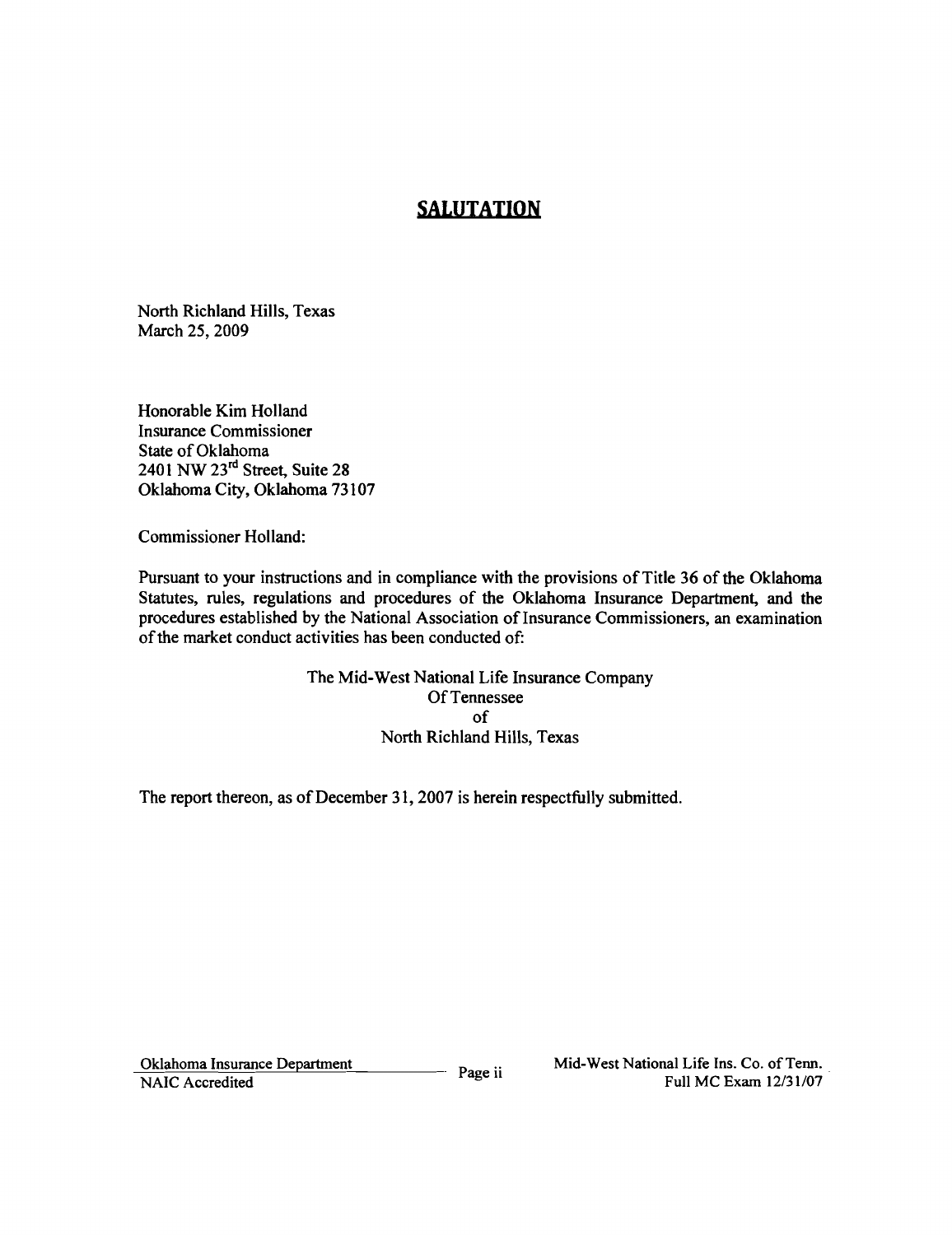### **FOREWORD**

This examination report reflects the Oklahoma insurance activities of The Mid-West National Life Insurance Company of Tennessee, hereinafter referred to as the "Company "or "Mid-West." The examination is, in general, a report by test, wherein each test applied during the examination is stated and the results are reported, whether favorable or unfavorable. The Commissioner of Insurance of the State of Oklahoma is hereinafter referred to as the "Commissioner" and the Insurance Department of the State of Oklahoma is hereinafter referred to as the "Department" or the "010."

### **SCOPE OF EXAMINATION**

The examination of the Company was conducted pursuant, but not limited to, Sections 309.1 309.7, 1203 - 1220, 1250.1 - 1250.16, 1435.2 - 1435.38,4030.1,4112 and 6901 - 6951 of Title 36 of the Oklahoma Statutes and Oklahoma Administrative Code § 365:40-1-1 through 365:40 5-130. In reviewing material for this report, the examiner relied primarily on records and information maintained by the Company.

The purpose of this examination was to determine compliance by the Company with Oklahoma Insurance Laws and Regulations, and to determine if the Company's operations were consistent with the public interest. The examination included, but was not limited to, the following areas of the Company's operations:

- A. Company Operations/Management;
- B. Complaint Handling;
- C. Producer Licensing;
- D. Marketing and Sales;<br>E. Underwriting:
- Underwriting;
- F. Policyholder Service and
- G. Claim Practices.

In cases where samples were selected and file sizes warrant, error ratios are projected to indicate a maximum high or low at a 95% level of confidence. Some files may contain multiple errors, which are indicated by category, but are counted only once in determining the error ratio.

This examination was done in conjunction with an examination of The MEGA Life and Health Insurance Company (MEGA) (the primary examinee) and its subsidiary, The Chesapeake Life Insurance Company (CLICO), both subsidiaries of HealthMarkets, Inc. (HMI). Areas of the examination that are duplicative of MEGA activities are indicated as such or omitted when insufficient in size or scope. Significant differences from MEGA operations may be pointed out.

| Oklahoma Insurance Department |        | Mid-West National Life Ins. Co. of Tenn.<br>. |
|-------------------------------|--------|-----------------------------------------------|
| NAIC Accredited               | Page 1 | Full MC Exam 12/31/07                         |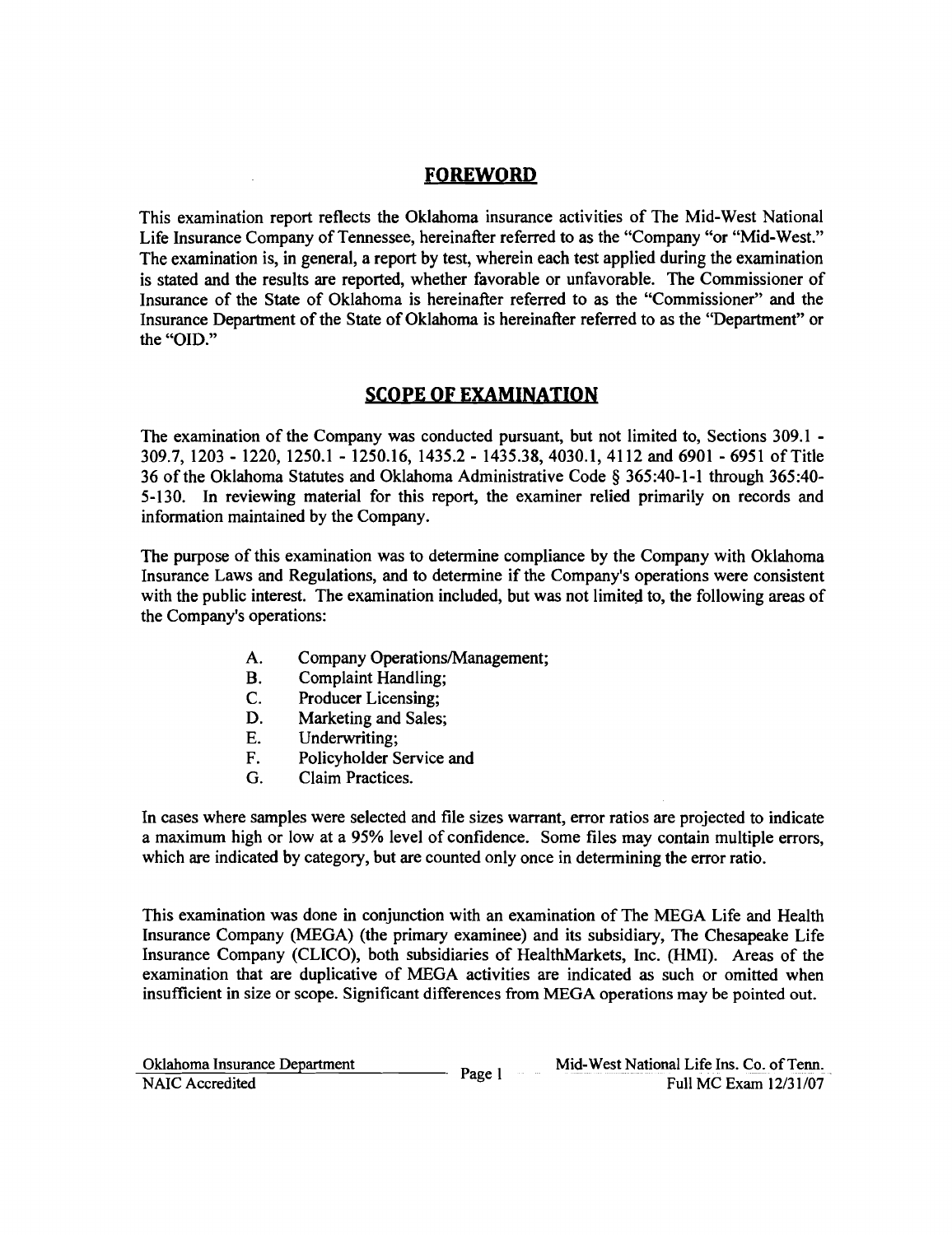The examination period was from January 1, 2005 through December 31, 2007. The examination fieldwork commenced on February 4, 2008 and concluded on June 19, 2008. This examination took place in the Company's North Richland Hills administrative office.

### **COMPANY HISTORY**

The Company was originalIy incorporated in Tennessee on March 1, 1965 and commenced writing business on May 21, 1965. Controlling interest of Mid-West was acquired by HMI's predecessor, VICI, in August of 1986. Total ownership was attained in April of 1998. The Company was re-domesticated to Texas during 2005. Effective June 14,2000 HMI transferred its ownership interest in Mid-West to HealthMarkets LLC.

### **Premium Production**

Company premium production for Oklahoma compared to the total company for the examination period is shown below:

|               | 2005          |                |             | 2006<br>2007 |             |            |  |
|---------------|---------------|----------------|-------------|--------------|-------------|------------|--|
|               | <b>Health</b> | Life &         | Health      | Life &       |             | Life &     |  |
|               |               | <b>Annuity</b> |             | Annuity      |             | Annuity    |  |
| Oklahoma      | 2.182.241     | 97.219         | 1.781.793   | 105.338      | 1,197,637   | 83,221     |  |
| Total company | 410.482.391   | 16.739.253     | 417.106.472 | 14,843,876   | 352,665,469 | 12,280,808 |  |

### **COMPANY OPERATIONS/MANAGEMENT**

### **MGA, GA, TPA Oversight**

The Company has not used any Managing General Agent, General Agent or Third Party Administrator to process Oklahoma business during the examination period other than Caremark, who provides management of the prescription benefit and EyeMed who provides service on the vision care program. A sampling of the vision care claims were reviewed as part of the MEGA examination.

### **Internal Audits**

The Company provided a list of internal audits performed on various areas of operation within the organization. Summaries of those reports indicated the findings and recommended

| Oklahoma Insurance Department | Page. | Mid-West National Life Ins. Co. of Tenn. |
|-------------------------------|-------|------------------------------------------|
| NAIC Accredited               |       | Full MC Exam 12/31/07                    |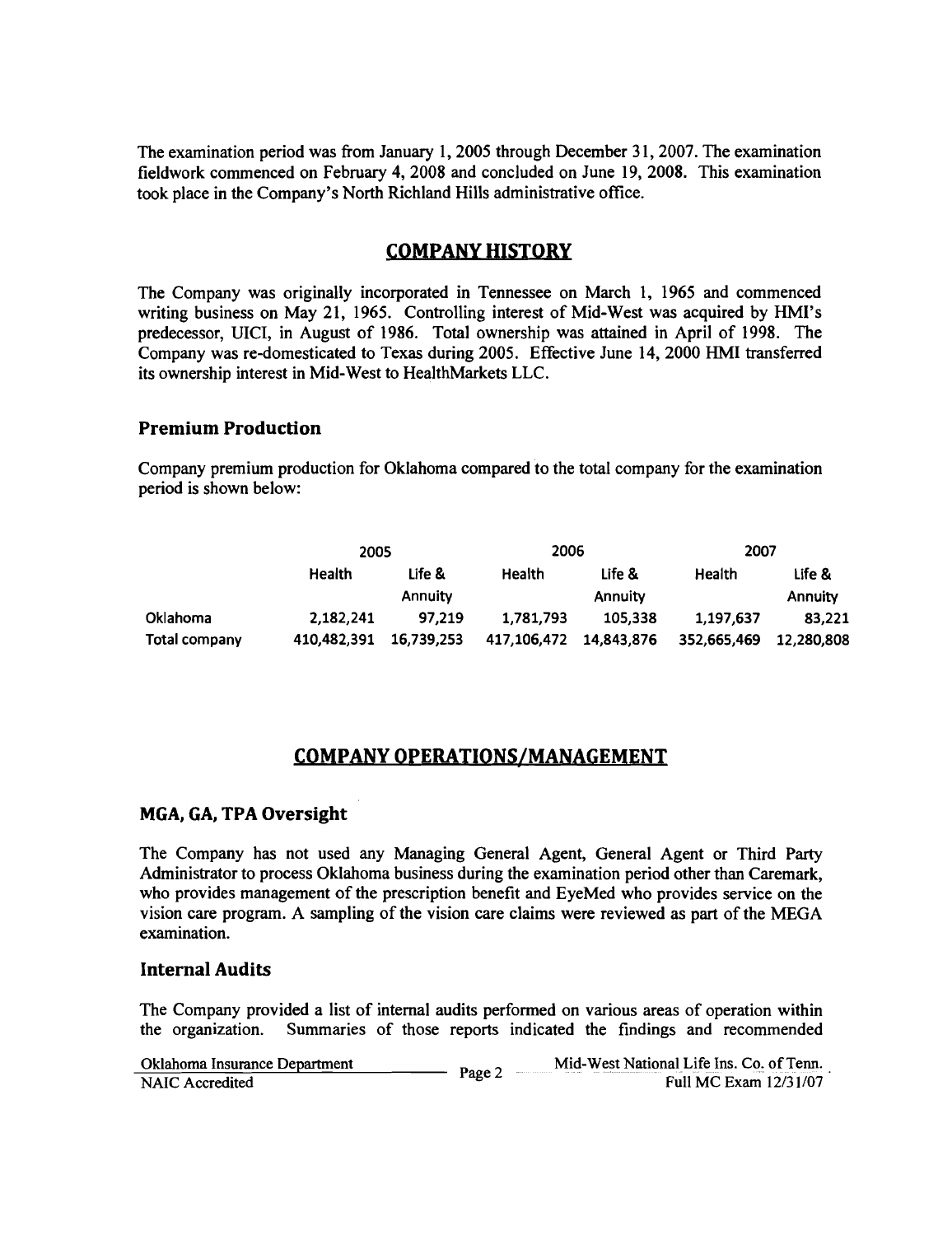management action required to correct deficiencies. Follow-ups were scheduled to make sure corrections were accomplished. A team of ten trained claim auditors regularly select files for review under a written procedure known to examiners as well as the auditors. Detailed and summary reports are made available to claims management.

### **Anti-Fraud**

The Company's Anti-Fraud training procedures and materials were reviewed. The Company's Special Investigations Unit (SIU) works closely with the various states to monitor and report suspected fraud. Materials include information on identifying possible fraud on the part of providers, insureds, employees and agents. Investigative methods are documented in some detail.

### **Certificate ofAuthority**

A copy of the Company's current Certificate of Authority issued by the State of Oklahoma Insurance Commissioner was reviewed and found to be in conformity with the Company's operations.

### **Disaster Recovery**

The corporate Business Continuity Program (BCP) provides a detailed overview of the various procedures developed to assure a rapid and successful return to essential business activities when interrupted by any of several reasons. The BCP provides both corporate and detailed operational level plans necessary to resume operations. Testing and trials are done at regular intervals. Updates are at least annual. The Oklahoma City location has its own detailed plan.

### **Computer Systems**

The Corporate (North Richland Hills) and the Oklahoma City locations each have a similar role based access protocol which is reviewed and modified as required. System back-ups, an important part of the recovery plan, play an extensive part in data security as well.

### **Board of Directors' Meeting Minutes**

The Board of Directors' meeting minutes for the examination period were reviewed without adverse findings.

| Oklahoma Insurance Department |      | Mid-West National Life Ins. Co. of Tenn. |
|-------------------------------|------|------------------------------------------|
| NAIC Accredited               | Page | Full MC Exam 12/31/07                    |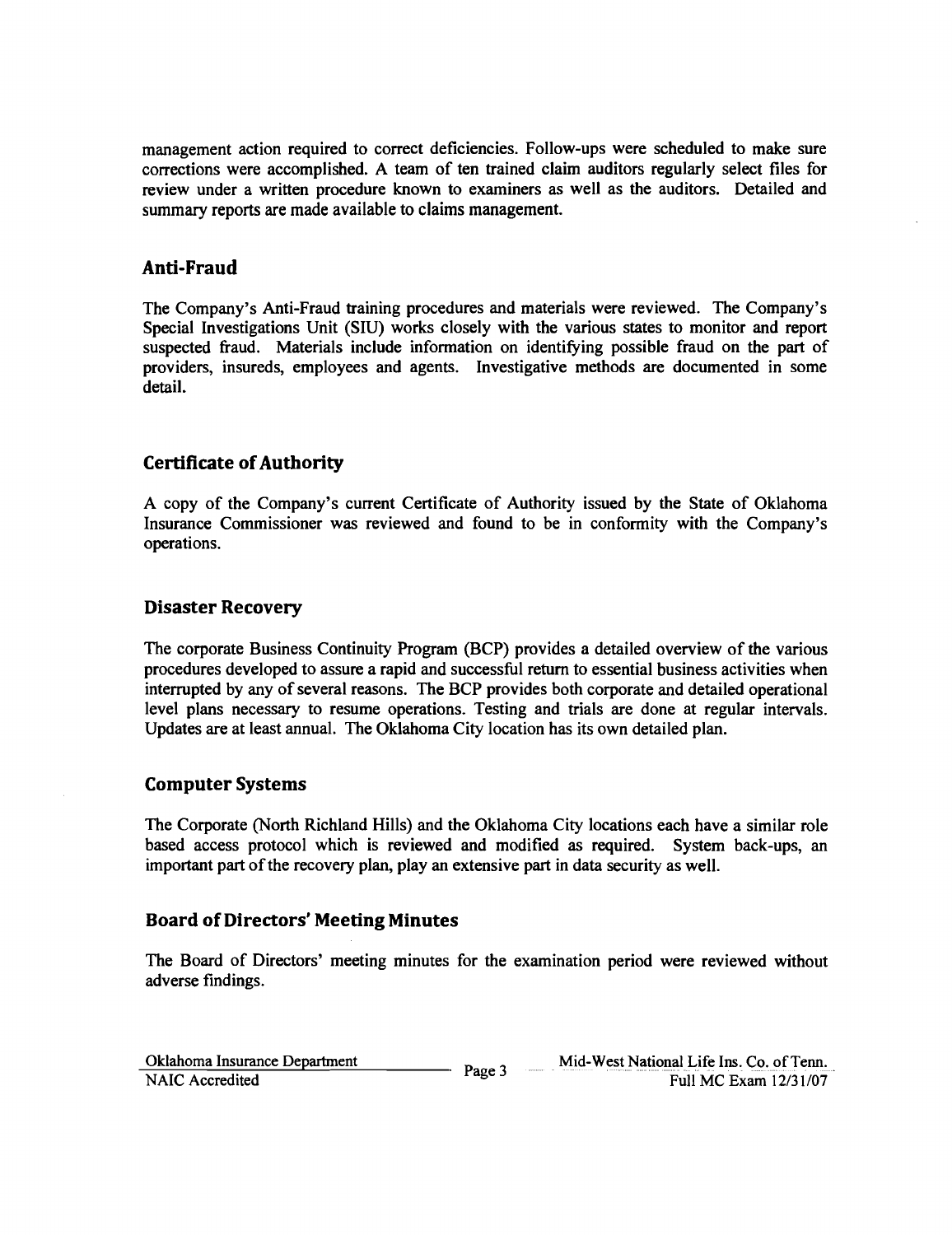### **Privacy**

Copies of the Company's privacy practices and notices were reviewed without comment.

### **CONSUMER COMPLAINTS**

The Company was requested to provide a listing of all the Oklahoma complaint files for the period of January 1,2005 through December 31, 2007. All thirty-two (32) files on the complaint register were selected for review. Twelve (12) of the complaints were outside the time frame of the examination period or belonged to another state. Of the remaining twenty  $(20)$  there was one (I) error for an error ratio of 5%.

### **Complaint Time Studies**

For these studies, inquiry response times are measured in terms of calendar days to comply with Section 1250.4 of Title 36 of the Oklahoma Statutes. Twenty (20) calendar days are allowed for a response to an inquiry from the Commissioner. Correspondence from a claimant requires a response within thirty (30) calendar days.

One (I) complaint, number CM0766526, took 133 days to respond due to an oversight on the part of the Company.

No other discrepancies were noted in this section of the examination.

### **Complaint Handling**

No discrepancies were noted in this section of the examination.

### **MARKETING AND SALES**

The Company provided copies of files on policies, brochures, applications and producer training material on policies offered for sale in Oklahoma during the examination period. A selection of the material was reviewed including the Company website as it related to consumer products.

| Oklahoma Insurance Department | Page 4 | Mid-West National Life Ins. Co. of Tenn. |
|-------------------------------|--------|------------------------------------------|
| NAIC Accredited               |        | Full MC Exam 12/31/07                    |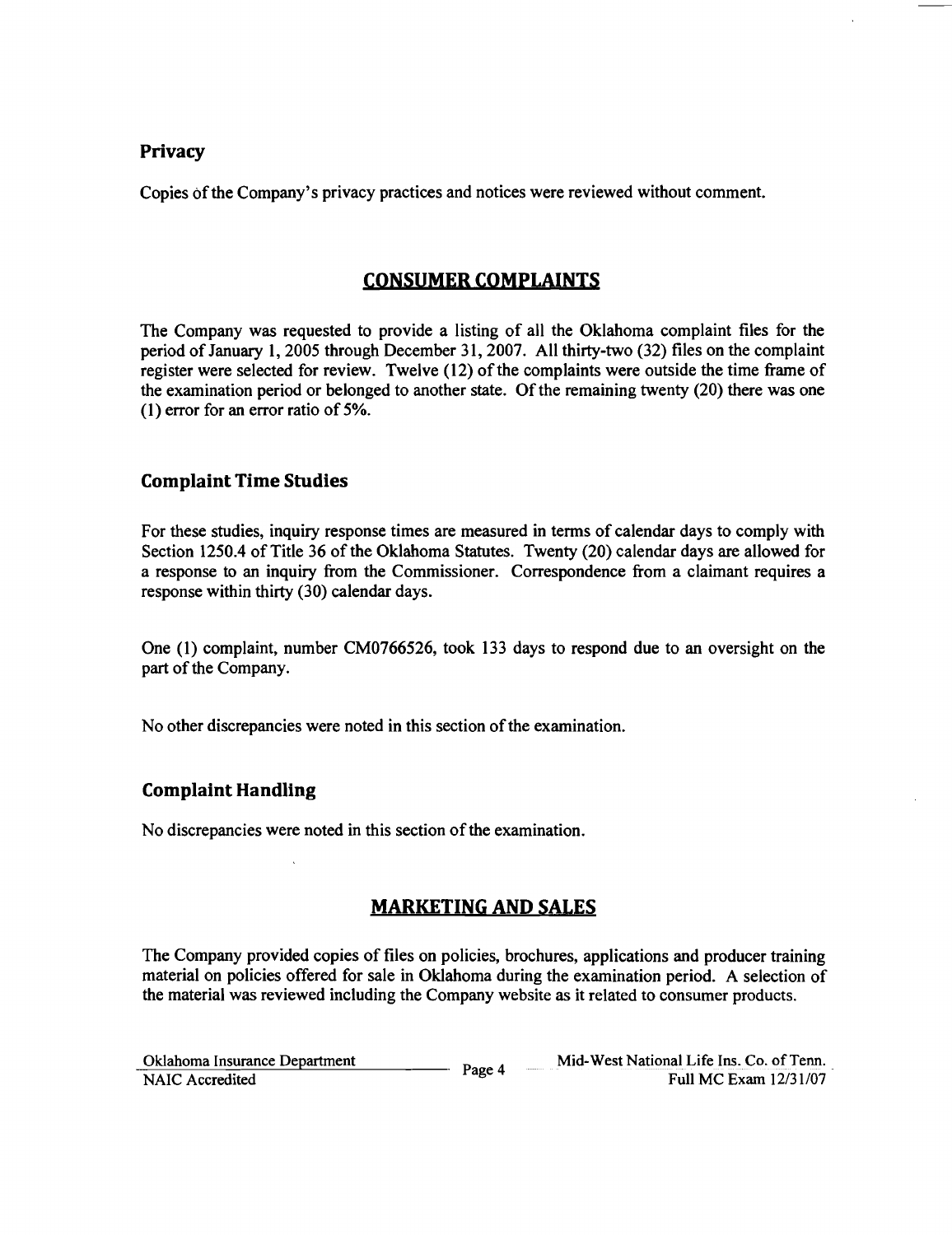### **Advertising**

Advertising items submitted by the Company were reviewed for compliance with Oklahoma regulations regarding advertising as well as unfair methods of competition and unfair or deceptive acts or practices.

Ofthe twenty (20) items submitted for review, errors were noted on twelve (12) for an error ratio of60%. The errors are detailed below.

-Twelve (12) Point of Sale brochures state that the products offer "24 hour coverage on or off the job\*" in ten (10) point type with a six (6) point type footnote that stipulates (\*If not covered under a Worker's Comp or similar plan).

Oklahoma regulation 365:10-3-4, states:

"All information required to be disclosed by this Part shall be set out conspicuously and in close conjunction with the statements to which such information relates or under appropriate captions of such prominence that it shall not be minimized, rendered obscure or presented in an ambiguous fashion or intermingled with the context of the advertisement so as to be confusing or misleading"

Oklahoma regulation 365:10-3-5(a) states:

"The format and content of an advertisement of an accident, disability or sickness insurance policy shall be sufficiently complete and clear to avoid deception or the capacity or tendency to mislead or deceive".

#### Oklahoma regulation 365:10-3-6(C) states:

"An advertisement shall not contain descriptions of a policy limitation, exception or reduction, worded in a positive manner to imply that it is a benefit.... Words and phrases used in an advertisement to describe such policy limitations, exclusions and reductions shall fairly and accurately describe the negative features of such limitations, exceptions and reductions of the policy offered".

The Company disagreed that this represented a violation. In deference to the examiners' concerns, the Company agreed to change the brochures upon reprint to bring the footnote into the body of the text, as shown below:

Coverage on or off the job *Unless covered by Worker's Compensation or similar plan.* 

The examiners do not necessarily agree this change will satisfy the requirements of Oklahoma regulation 365:10-3-6(C).

No other discrepancies were noted in this section of the examination

| Oklahoma Insurance Department | Page. | Mid-West National Life Ins. Co. of Tenn. |
|-------------------------------|-------|------------------------------------------|
| NAIC Accredited               |       | Full MC Exam 12/31/07                    |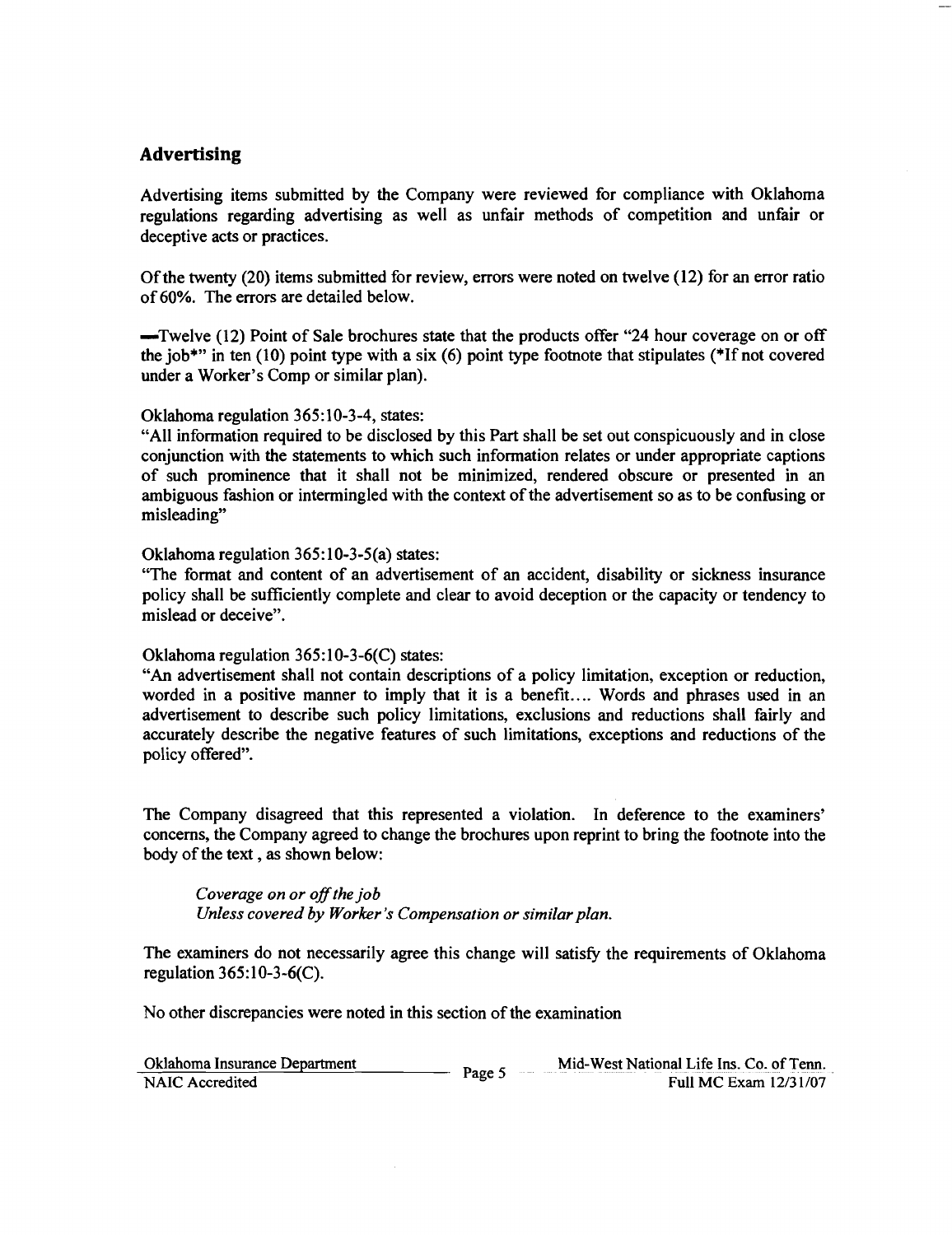### **PRODUCER LICENSING**

Producer licensing and appointment procedures were reviewed for compliance with Oklahoma Statutes and Administrative Code. Almost all producers appointed by Mid-West were also appointed by MEGA. The procedures and processes were the same in both companies. The same errors found regarding lack of proper notification of termination of appointment would therefore be found in Mid-West producer files. Corrections made to MEGA procedures and correspondence content would also be made with Mid-West.

### **POLICY OWNER'S SERViCE**

Policy owners' service files for MEGA were examined for timeliness and adequacy of action and response to service requests. The volume of Mid-West activity in this area did not warrant a separate review. The error ratios were not expected to exceed those found in the MEGA review. The same issues regarding lack of option details on non-forfeiture correspondence and inadequate and private information on the voucher part of surrender checks would be corrected with the changes made to MEGA procedures are applied to Mid-West activities.

### **UNDERWRITING**

Underwriting files are reviewed to determine if the Company's treatment of the public is in compliance with applicable statutes, rules and regulations. Underwriting manuals and compliance with applicable statutes, rules and regulations. procedures are reviewed for any indication of unfair discrimination. Forms and applications are checked to make sure they have been filed with the Department when required.

No review of individual files was done as there were only four (4) new policies issued in Oklahoma during the examination period.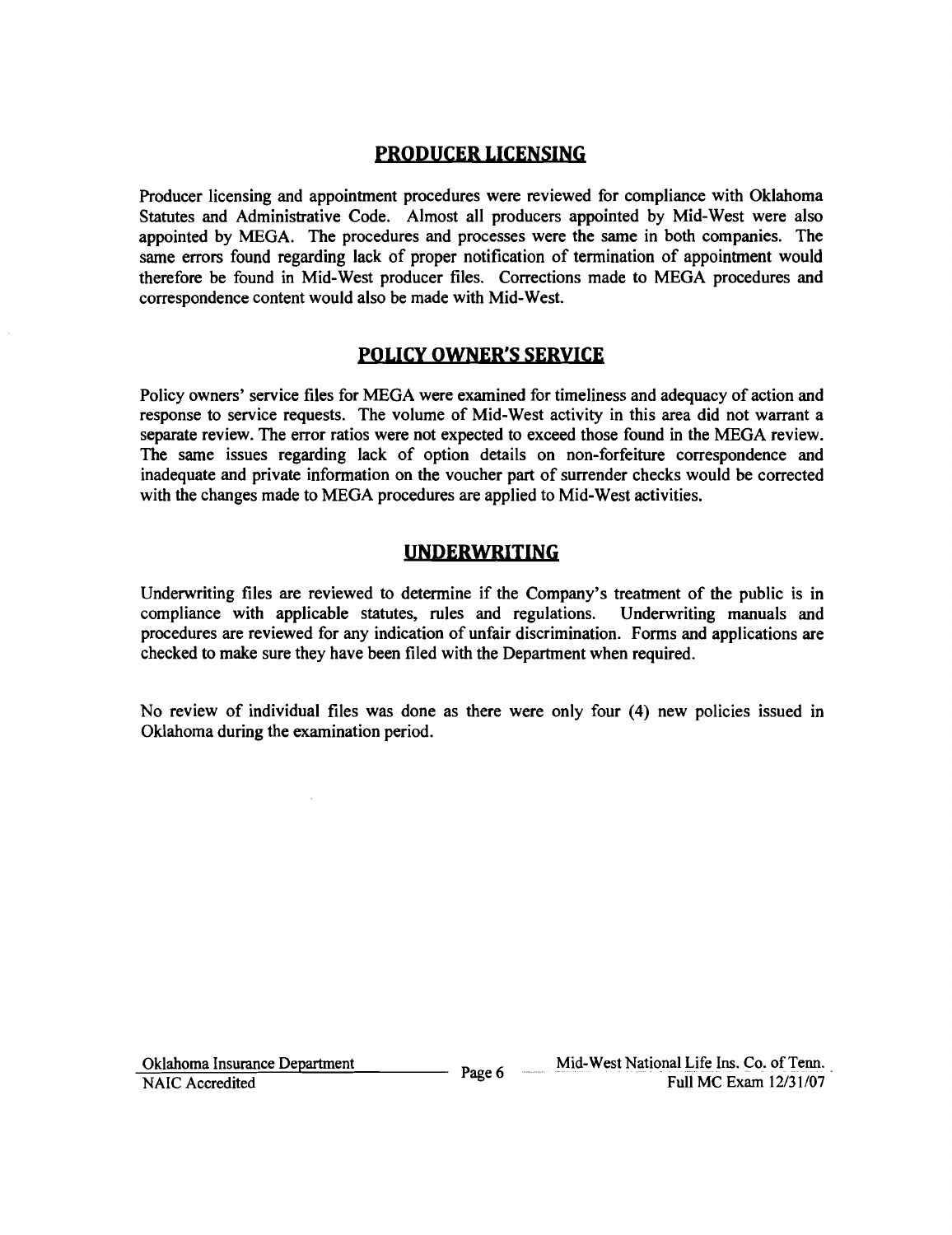### **CLAIM PRACTICES**

The claims practices were examined for efficiency of handling, accuracy of payment, compliance to Oklahoma Statutes and Regulations, and adherence to contract provisions.

A claim is taken to be a demand for payment by an insured or third party claimant under coverage against the insurer, which claim is:

Paid by the insurer as:

- 1. Full recompense
- 2. Partial recompense

Closed without payment by reason of no:

- 1. Relevant coverage
- 2. Liability

The Company has written multiple lines of business in Oklahoma. The table below shows, for the examination period, the population of claims by line of business and the number of files randomly selected for review for this examination. Error ratios will be shown by coverage type, combining paid and denied.

| <b>Type</b>                 | <b>Population</b> | <b>Selection</b> |
|-----------------------------|-------------------|------------------|
| <b>Health Claims Paid</b>   | 7251              | 100              |
| <b>Health Claims Denied</b> | 4665              | 100              |
| Dental Paid                 | 30                |                  |
| Dental Denied               | 24                | 15               |
| <b>OKC Life Paid</b>        | 9                 | 9                |

### **Life Claim Studies**

No discrepancies were noted in this section of the examination.

### **Life Claim Handling**

No discrepancies were noted in this section of the examination.

### **Health Claim Time Studies**

No discrepancies were noted in this section of the examination.

| Oklahoma Insurance Department | Page | Mid-West National Life Ins. Co. of Tenn. |
|-------------------------------|------|------------------------------------------|
| NAIC Accredited               |      | Full MC Exam 12/31/07                    |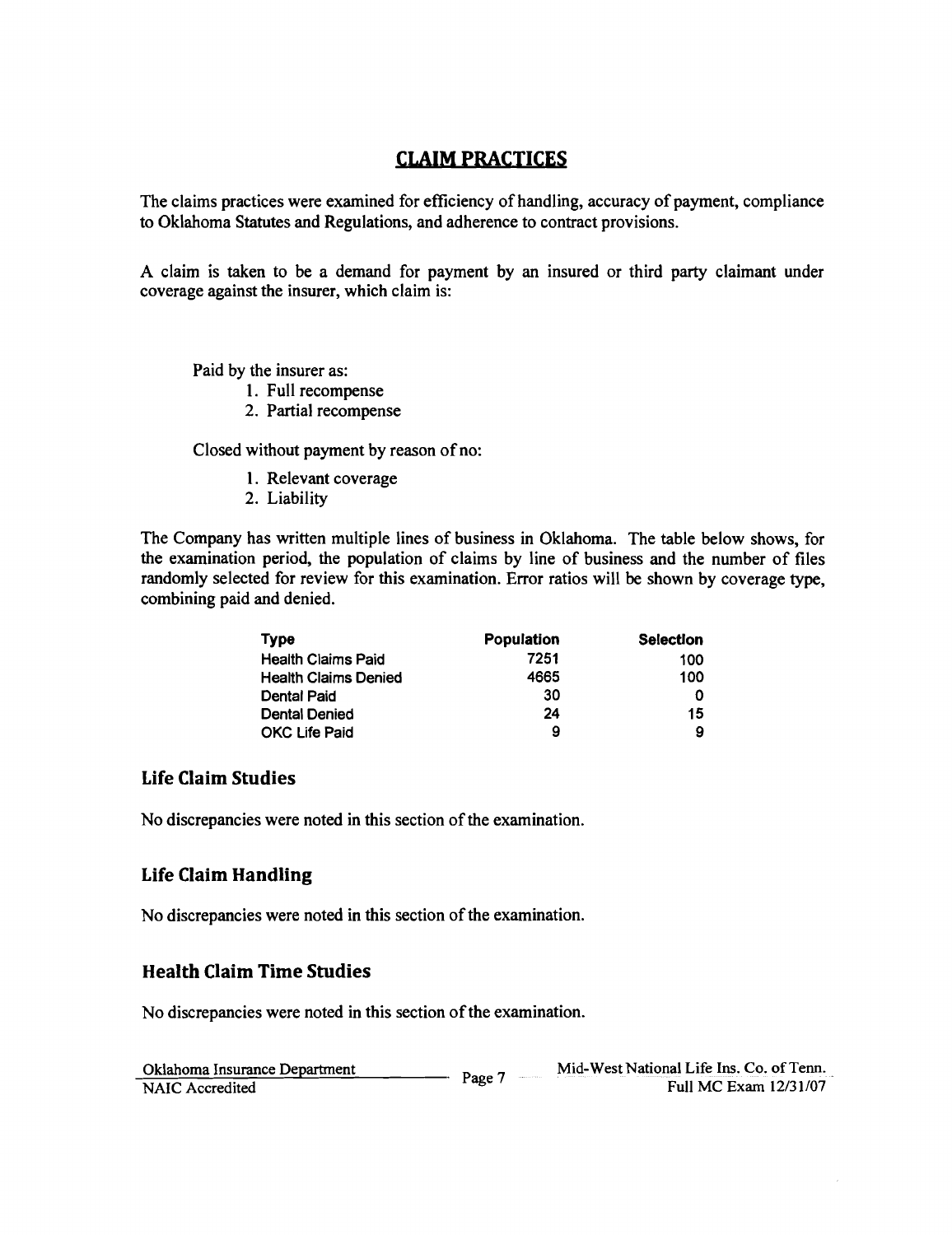### **Health Claims Handling**

Within the 200 paid and denied Health claims reviewed, eighteen (18) errors were found for an error ratio of9%. The errors are listed below.

-Title 36 O.S. §1250A C requires an adequate response to communication from a claimant. Title 36 0.8. §I250.5 (1) requires disclosure of benefits, coverages, or other provisions of any insurance policy or insurance contract when such benefits, coverages or other provisions are pertinent to a claim.

The following nine (9) claims had co-insurance deducted from proceeds, but the EOBs did not include any narrative or code explaining this to the claimant.

| EX8602201 | FZ3730801 | HJ9346801 |
|-----------|-----------|-----------|
| FE8040601 | GN3502401 | HE3645101 |
| FI9188201 | HF7426201 | HG5944501 |

The two (2) claims listed below had EOBs that were coded "Refer to policy" (schedule or rider) with no further explanation.

HQ936580I GH397030I

Three (3) claims, listed below, had EOBs that had information missing or provided in such a way as to not allow the claimant to understand how benefits were determined.

FL72I450I HX994220I IWOI5I40I

-One (1) claim, number GQ76I550I, although shown on the paid claim listing, had been improperly denied. Upon inquiry, the claim was readjudicated and paid with interest during the examination.

 $-$ Two (2) claims were improperly denied in violation of Title 36 O.S.  $§6060.3a$  regarding routine annual obstetrical/gynecological examinations. The claims were processed for payment upon inquiry. The claims are listed below.

#### EN4I6910I IC223970I

-One (1) claim, number EZ8398IOI, was improperly denied in violation of Title 36 O.S. §6060A - Coverage for Child Immunization. The claim was processed for payment as were four (4) other similarly denied claims, outside the sampling, that were identified by the Company.

| Oklahoma Insurance Department | Page 8 | Mid-West National Life Ins. Co. of Tenn. |
|-------------------------------|--------|------------------------------------------|
| NAIC Accredited               |        | Full MC Exam 12/31/07                    |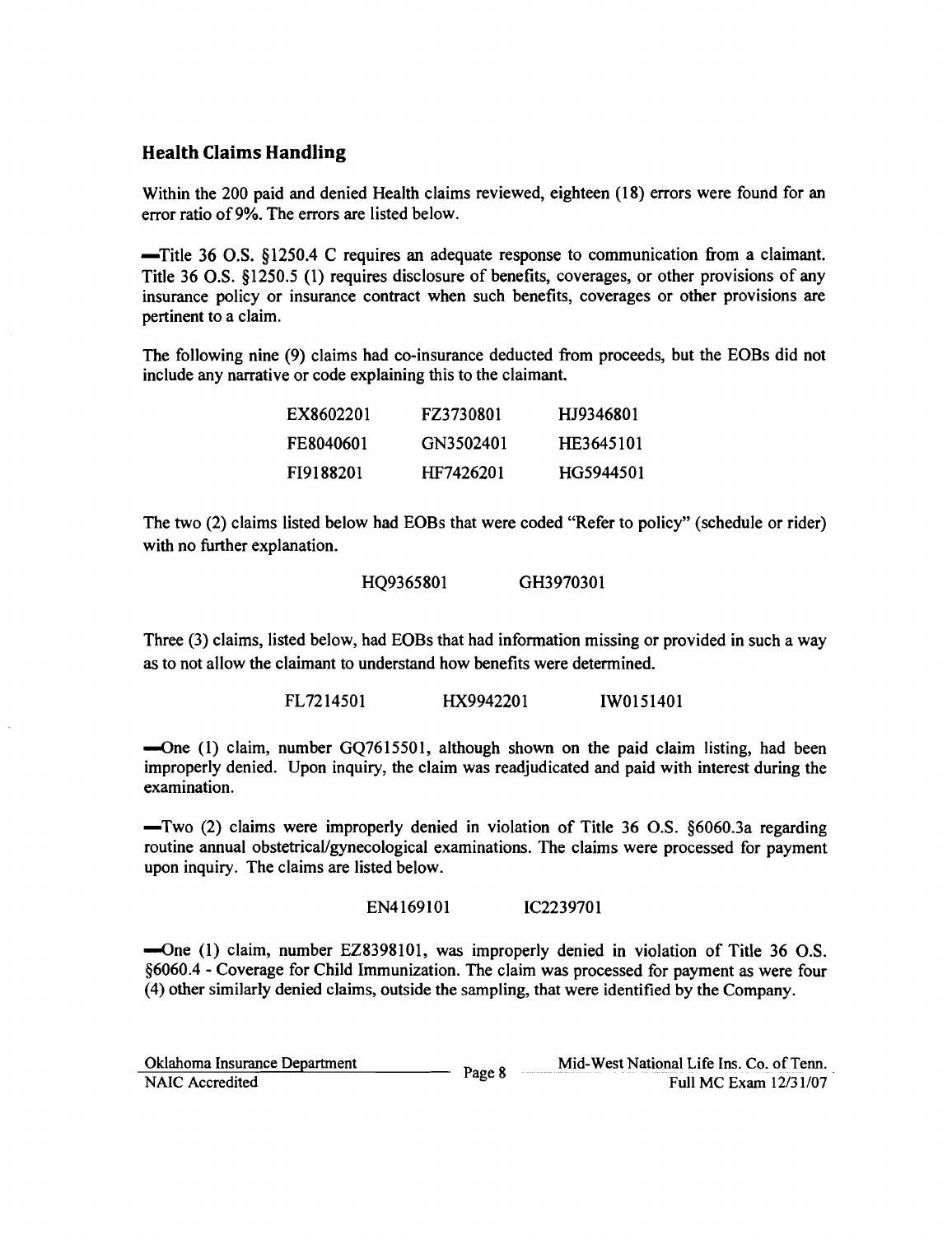### Health Claims Mandated Benefits

See the section in the MEGA report regarding Health Claims Mandated Benefits for the company's response to the issues of denied or improperly paid claims involving mandated benefits.

### Dental Claims

-Only the denied dental claims were selected for review as the review of paid dental claims during the MEGA examination revealed no errors. The review of the fifteen (15) selected Mid-West denied dental claims revealed no errors.

No other discrepancies were noted in this section of the examination.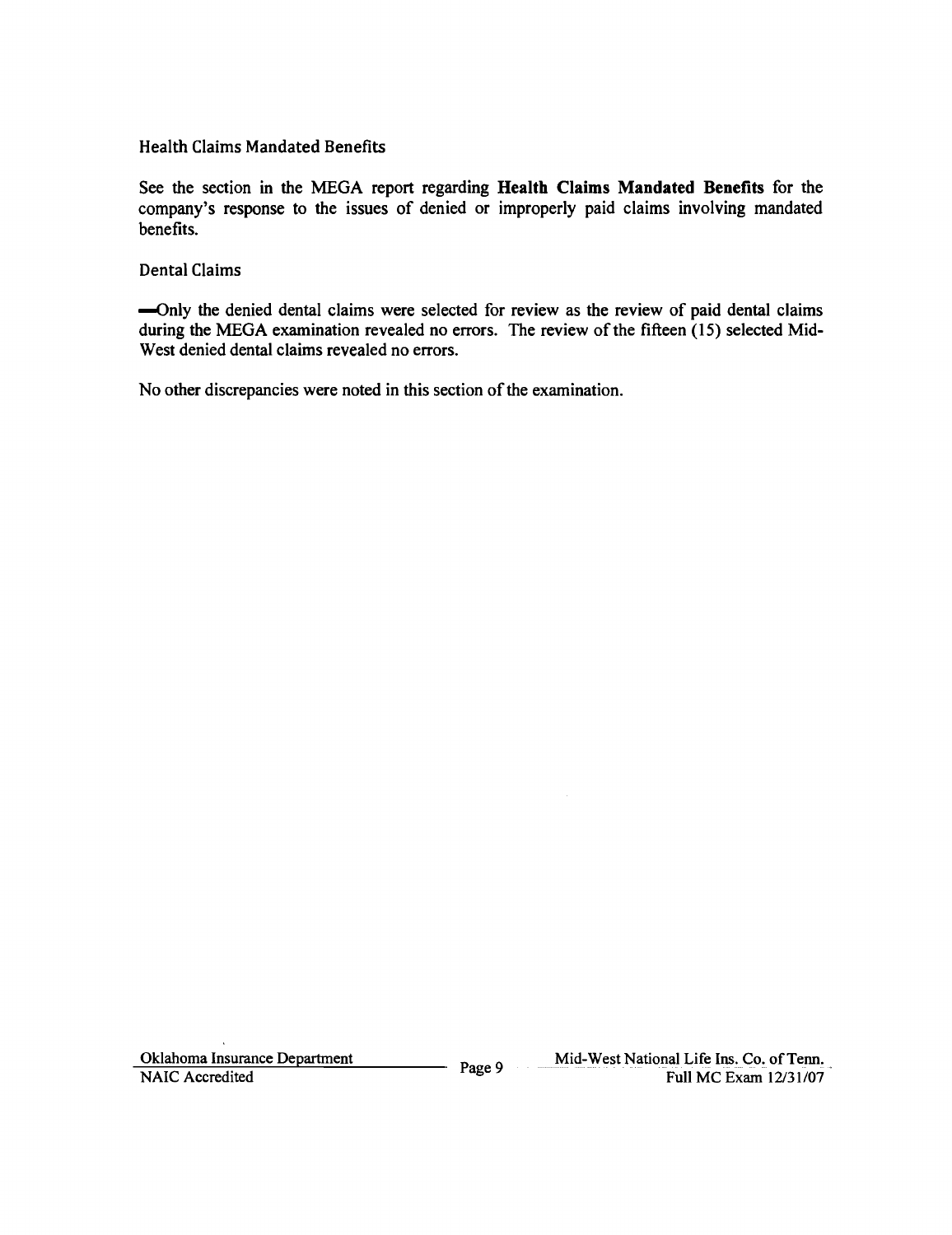### **SUMMARY**

### **Comments** Page(s)

### **CONSUMER COMPLAINTS**

From a sample of twenty (20) complaints there was one (1) delayed response to a consumer complaint in violation of Title 36 O.S. §1250.4. This is an error ratio of 5%. 4

### **MARKETING AND SALES**

#### **Advertising**

| Of the twenty $(20)$ items submitted for review, errors were noted on twelve $(12)$ |  |
|-------------------------------------------------------------------------------------|--|
| for an error ratio of 60%.                                                          |  |
|                                                                                     |  |

A total of twelve (12) of the Company's Preferred Provider Organization (PPO) Policy Point of Sale brochures were in violation of Oklahoma regulation 365:10-3-4 Regarding prominent display of important information, and Oklahoma regulation 365:10-3-5(a)as referenced above and Oklahoma regulation 365:10-3-6(C) requiring that limitations be described in a negative fashion. 5

### **CLAIM PRACTICES**

#### **Health Claim Handling**

Two hundred (200) Health Claims files were reviewed, eighteen (18) errors where found for an error ratio of9%. 8

Fourteen (14) claims lacked information regarding co-insurance in violation ofTitle 36 O.S. §1250.4 C that requires an adequate response to communication from a claimant and Title 36 O.S. §1250.5(1) that requires disclosure of benefits, coverages, or other provisions. 8

One (1) claim not paid per contract language. 8

| Oklahoma Insurance Department | Page 10 | Mid-West National Life Ins. Co. of Tenn. |
|-------------------------------|---------|------------------------------------------|
| NAIC Accredited               |         | Full MC Exam 12/31/07                    |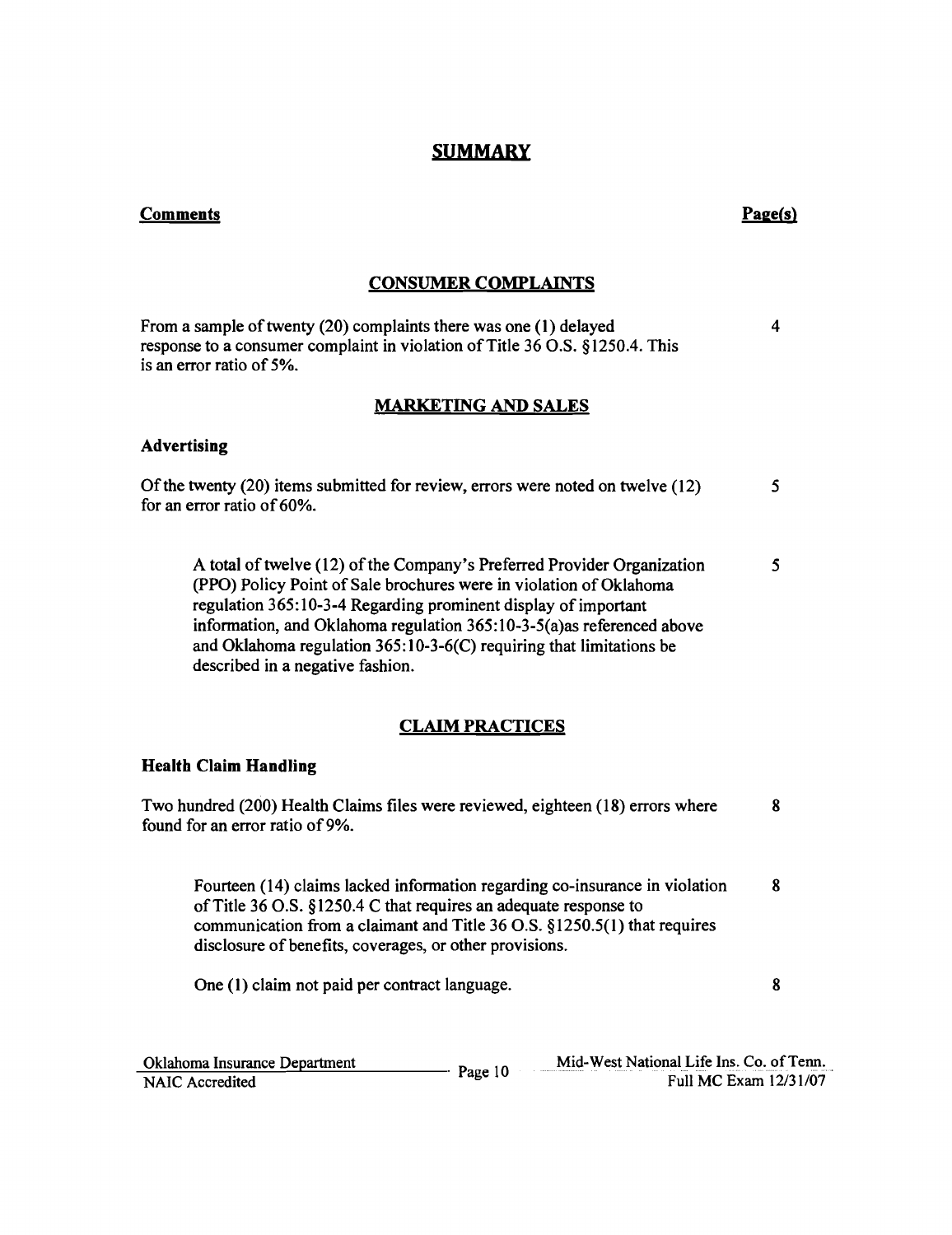| Two (2) claims not paid in accordance with mandated benefits required by<br>Title 36 O.S. §6060.3a regarding routine annual obstetrical/gynecological<br>examinations. |  |
|------------------------------------------------------------------------------------------------------------------------------------------------------------------------|--|
| One (1) claim not paid in accordance with mandated benefits required by                                                                                                |  |

One (1) claim not paid in accordance with mandated benefits required by Title 36 O.S. §6060.4 - Coverage for Child Immunization.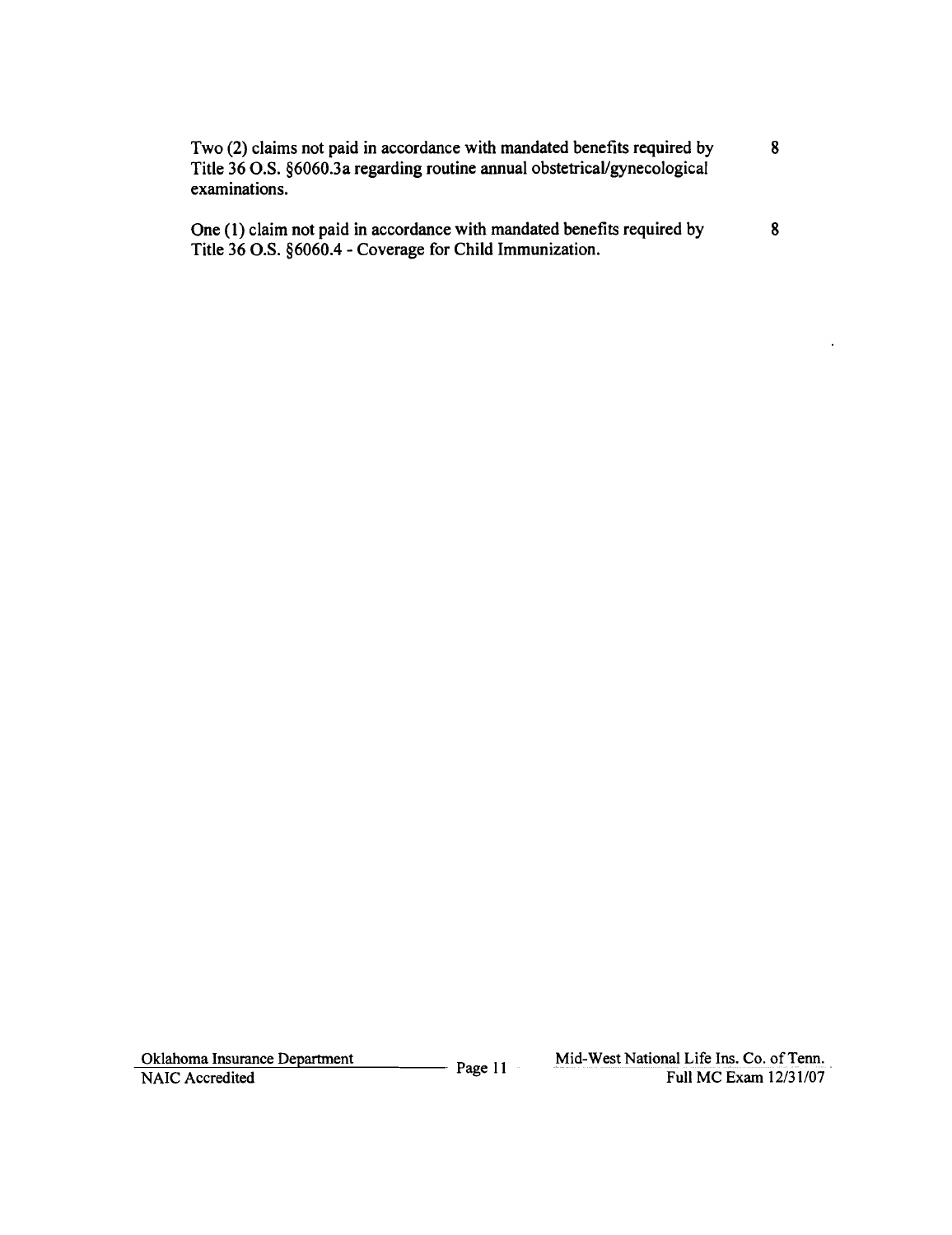### **CONCLUSION**

The market conduct examination report on The Mid-West National Life Insurance Company of Tennessee is respectfully submitted to the Honorable Kim Holland, Insurance Commissioner of the State of Oklahoma.

Participation and assistance by Boyd A. (Tony) Higgins FLMI, CLU, ALHC, CIE, independent market conduct examiner, is gratefully acknowledged.

This examiner wishes to express his appreciation for the courteous cooperation and assistance given by the officers and employees of the Company during the course of this examination.

Sincerely,

Charles R. Pickett, MCM, CLU, ChFC, FLMI, CIE Examiner-In-Charge, State of Oklahoma Midwestern Zone III, NAIC

-:O===Id7=ah::=::o;;=ma=Insuran~:..::::=-:ce=-=-=D=-=epartm~=e=n:.:....t Page 12 \_---=Mi=·d;...-W,;";".;;;:est:;.;;..:,,,;N=ati=.;·o::.::nal==-::L~ffi::.:::e:-=Ins==-. -=Co.;;;.~o~f-==~~enn::===-. Full MC Exam 12/31/07